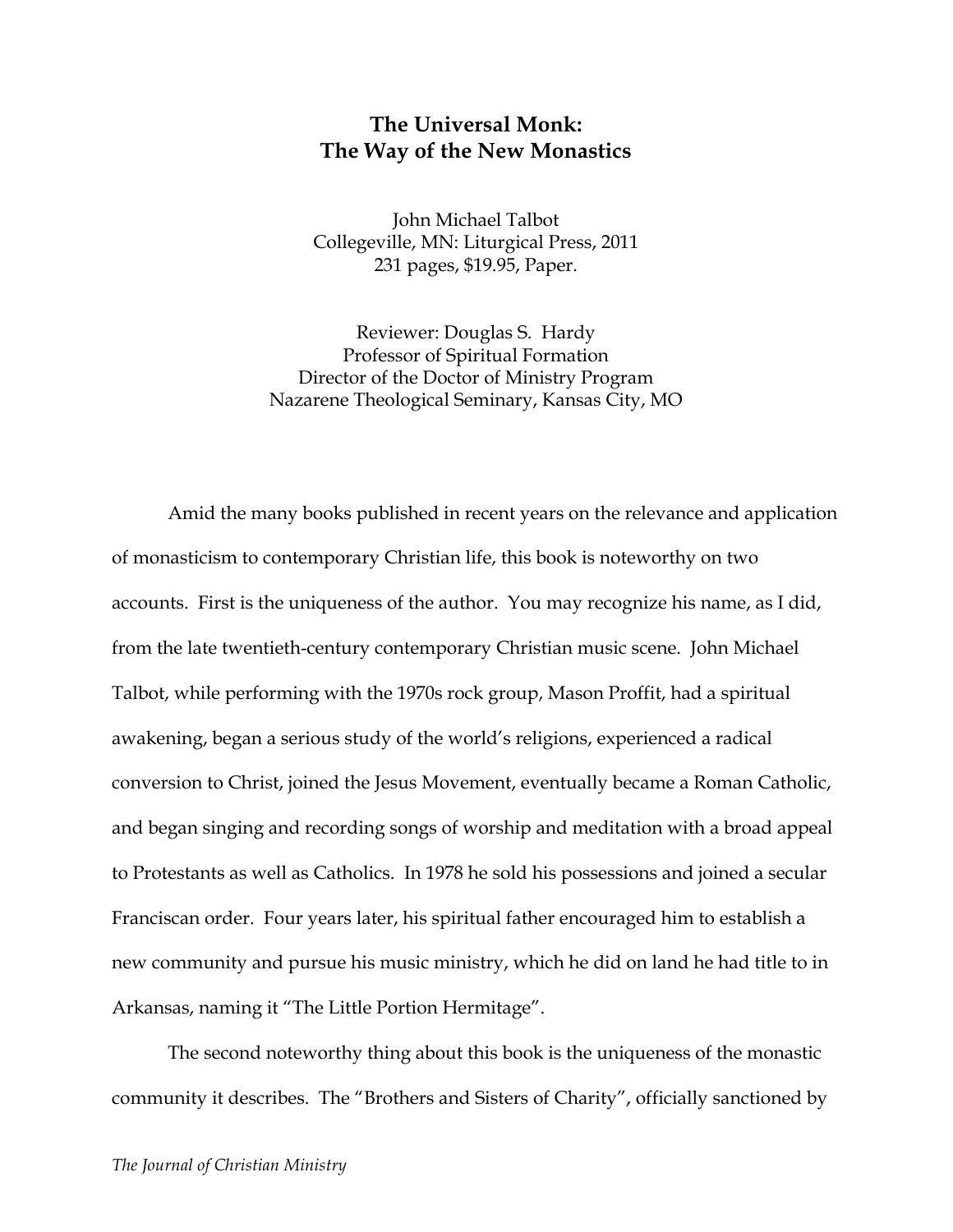the Roman Catholic Church, are what Talbot refers to as an "integrated" monastic community—celibate men, celibate women, singles who are free to marry, and families all living together under common vows of poverty, chastity, and obedience, "but in a way proper to their state of life." (223) In addition to this core group of about forty, there are about five hundred "domestics" associated with the community—people around the world who live in their own homes, but affiliate with the community through commitment to spiritual disciplines appropriate to a non-monastic. Talbot has served as the founder, minister general, and spiritual father of this integrated community for over twenty-five years and it is out of this experience that he writes.

The format of the book is atypical in that the chapters are not numbered, nor do they seem to be ordered with an overall logic. Each reads like a brief mediation (6-10 pages in length) on a topic pertinent to monastic vision and vocation. At a most basic level, then, this book serves well as a primer on the broad subject of Christian monasticism. In a very readable, yet thought-provoking style, Talbot introduces the reader to a brief history of the development of classical monasticism in the Eastern deserts of the third and fourth centuries and the flowering of Western monasticism via St. Benedict and the later mendicant (or missionary) orders. Chapters such as "What is a Monk?", "Kinds of Monks, Monasteries, and Seekers", "Solitude and *Monos*", "Silence and Speech", "Stillness and Ministry", "Meditation", "*Lectio Divina*", "Common Prayer: The Liturgy of the Hours", "Obedience", "Chastity", "Poverty", "Conversion of Life", "Stability", and "Leadership" review and explain the basics of monastic life in a manner relevant to all vocations and communities, including those of other faiths. While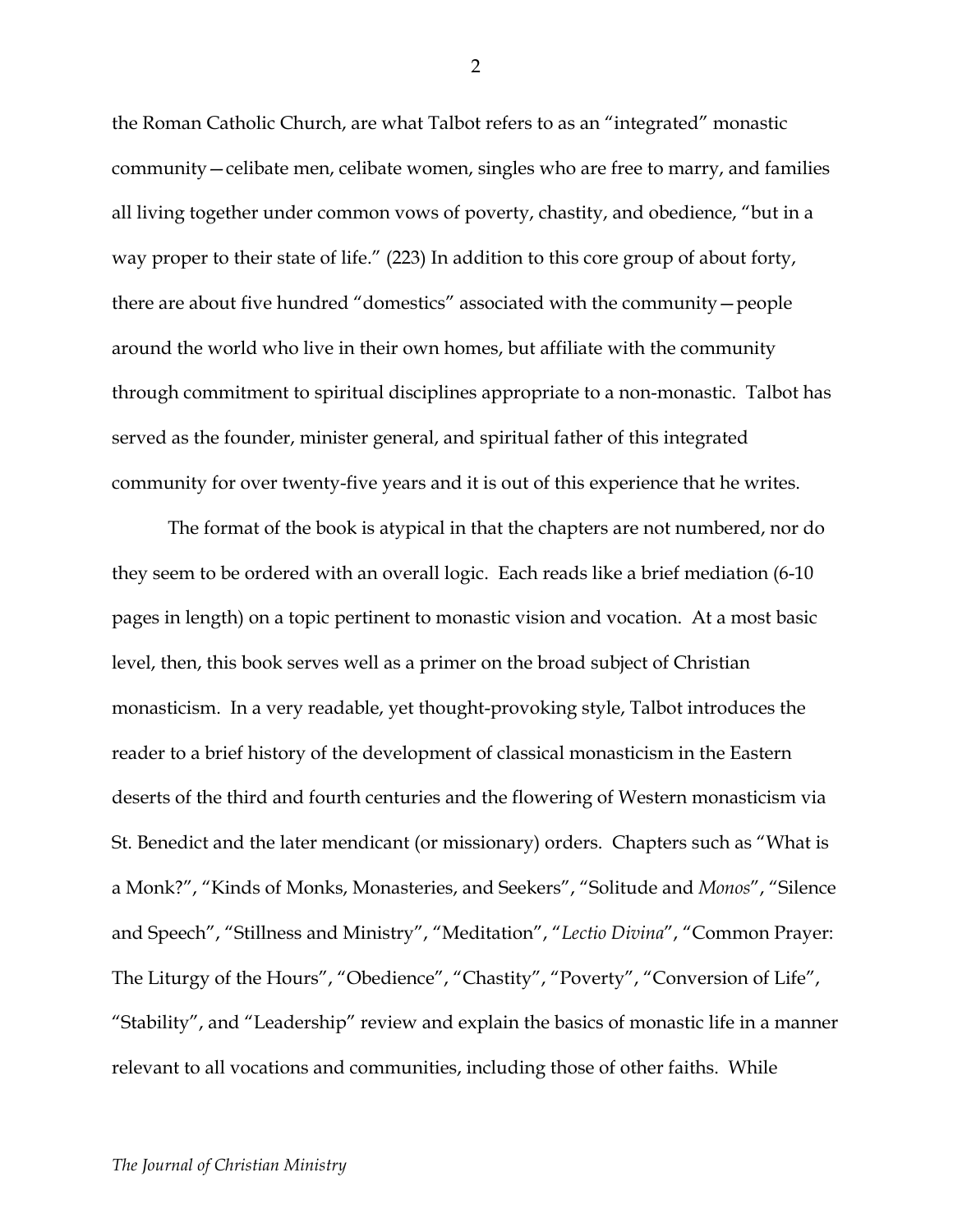traveling as a music and retreat minister, Talbot regularly presents the monastic vision and challenges his hearers to consider a monastic vocation. In these chapters one can imagine him as an effective teacher-recruiter.

This book has value beyond its "monastic primer" function due to the uniqueness of the author and the specific monastic community noted above. Two key words capture this: "universal" and "integrated."

By titling the book "The Universal Monk," Talbot names a feature of what others (e.g. Phyllis Tickle) might refer to as emerging Christianity, a perspective that is truly catholic (not just Roman). He argues that monasticism is ultimately rooted in the call of the Spirit of God upon peoples in all contexts and all walks of life to a more contemplative way of living "that overflows into action that changes the world for the better." (vii) So whether or not one actually joins an official monastic community, a Christian can affirm and cultivate "the monk within". This affirmation and cultivation need not simply be personal and internal, however. All over the world, God is calling Christians to go beyond what is typically available in local parish churches and align themselves with intentional Christian communities that embrace monastic values and practices. In the chapter titled "Universal", Talbot argues for an open ecumenical stance toward non-Catholic Christians, and a completion model of interfaith dialogue "that accepts all the good and beautiful in all religions but sees the completion of all in one's own faith in a way that accepts and includes all." (30)

The chapters titled "New" and "Integration" get at the heart of the special focus of this book—a vision for an integrated monastic community such as that found at The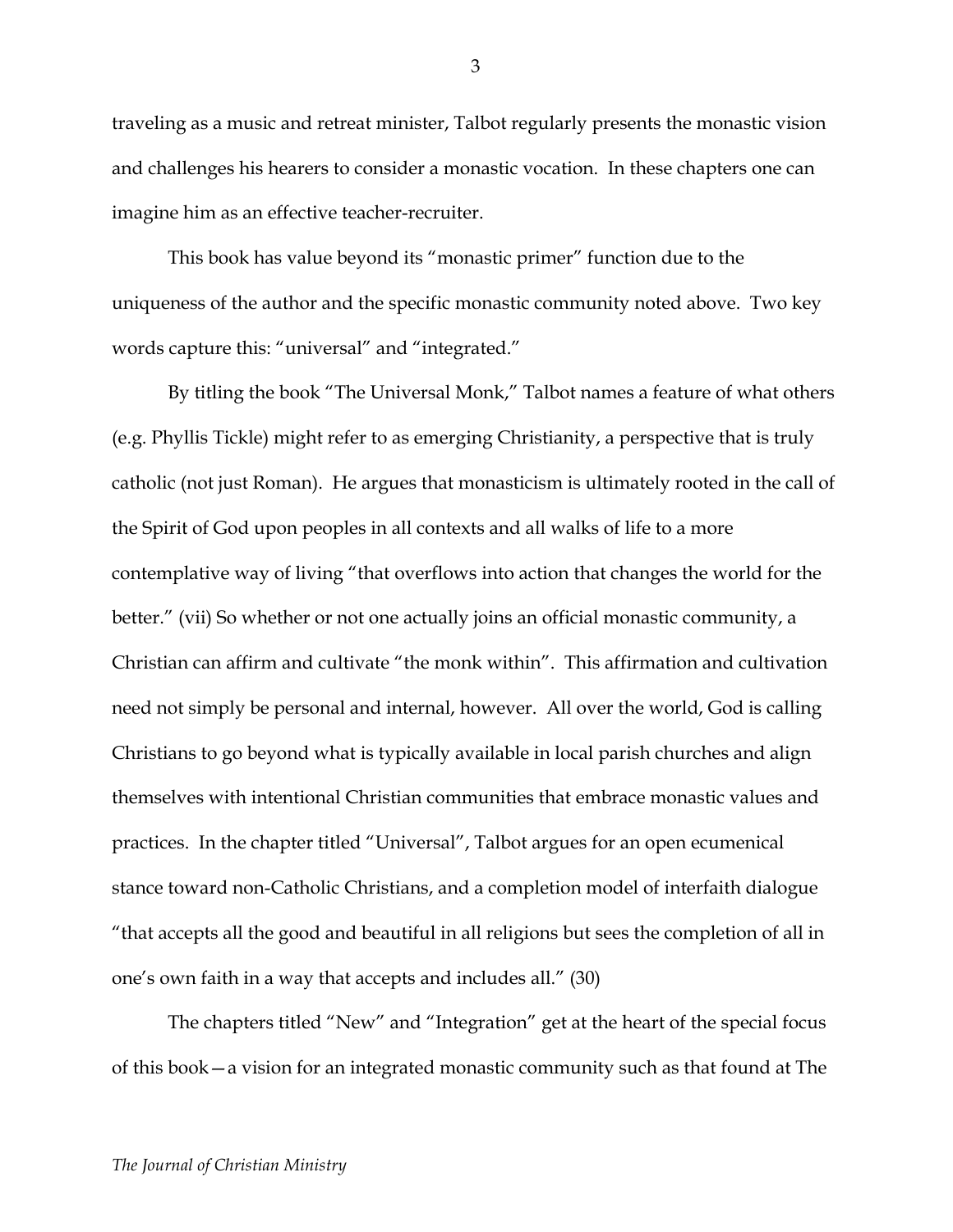Little Portion Hermitage. Drawing from his personally eclectic spiritual journey and the long history of Christian monastic expressions, Talbot argues for communities that integrate:

- A conservativism that builds on the past with a liberalism open to new futures. "Like an earthly body the church has a left and a right foot. In order for the church to go forward, she must step on both the right and the left foot in succession." (18) In these discussions, he offers poignant warnings of the dangers of fundamentalism, including some approaches of the new Catholic "archconservatives".
- Solitude with community.
- Men with women; celibates with families. Talbot draws on the authority of St. John of Chrysostom who "said that whoever renounces the old self for a unique lifestyle within the church to follow Jesus without compromise is a monk, regardless of whether one is celibate or married." (33) This is a key feature of the New Monasticism movement (a term in the book's subtitle) that has arisen primarily out of contemporary Baptist churches, generating a literature of its own in the form of the "New Monastic Library" (Wipf & Stock).
- Charismatic with contemplative; the liturgical with the spontaneous.
- Catholics with non-Catholic Christians.
- A stable, grounded community of daily routines and responsibilities with ministries that extend outward to the local community and beyond. Talbot references extensively the Benedictine and Franciscan traditions (the former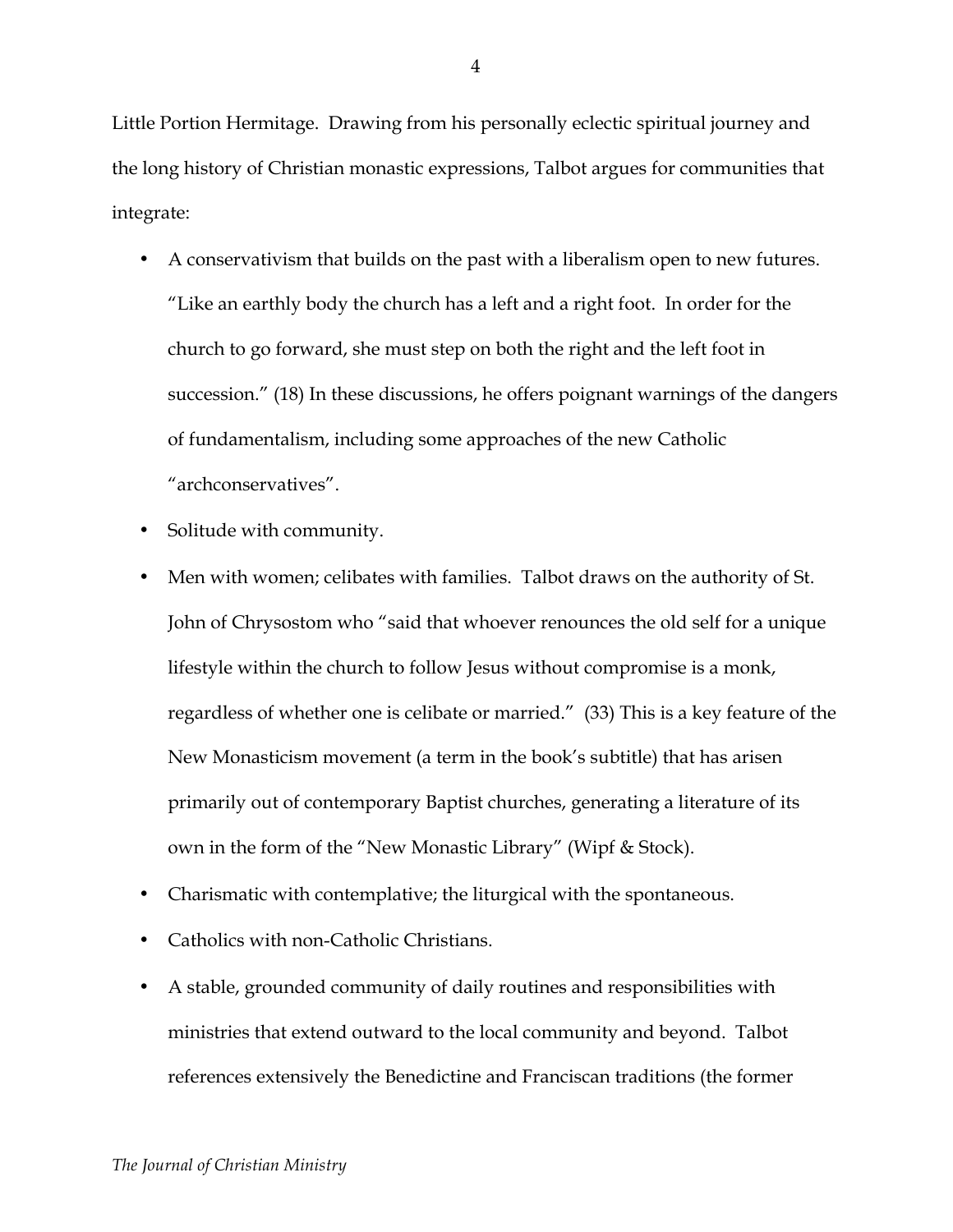following a classic monastic Rule; the latter following a mendicant Rule) and drew on both to create the Rule for his Brothers and Sisters of Charity.

Even if a reader does not need a primer in monasticism or is not particularly interested in the new, integrated monastic expressions, there is a third value to this book. In his candid descriptions of the inner workings of his Arkansas compound especially those contained in the chapters titled "Stability", "New Members", and "Conflicts and Community", "Leadership", "Ministry", and the Appendix titled "Socioreligious Perspectives"—Talbot provides hard-learned, helpful guidance for the common challenges faced by any intentional form of Christian community, including local parishes and home churches (he provides an Appendix titled "The Home Church and the Universal Monasticism"). Any pastor can benefit from the practical advice he offers. His compassionate, but firm call to disciplined and accountable forms of community is solidly grounded in theologies of the Trinity (the source of integrated relationship) and the Cross (its own chapter). Throughout the book he makes clear that the outward forms of monasticism are not the heart; in fact, they can become distorted means of spiritual self-aggrandizement. Rather, true Christian monastic communities embody the core Gospel message: "Jesus says that we must renounce our possessions, our relationships, and even our very self to follow him. Whatever form of community you choose, it must be a way that provides you with a way to do that. Otherwise it is just a spiritual game." (174)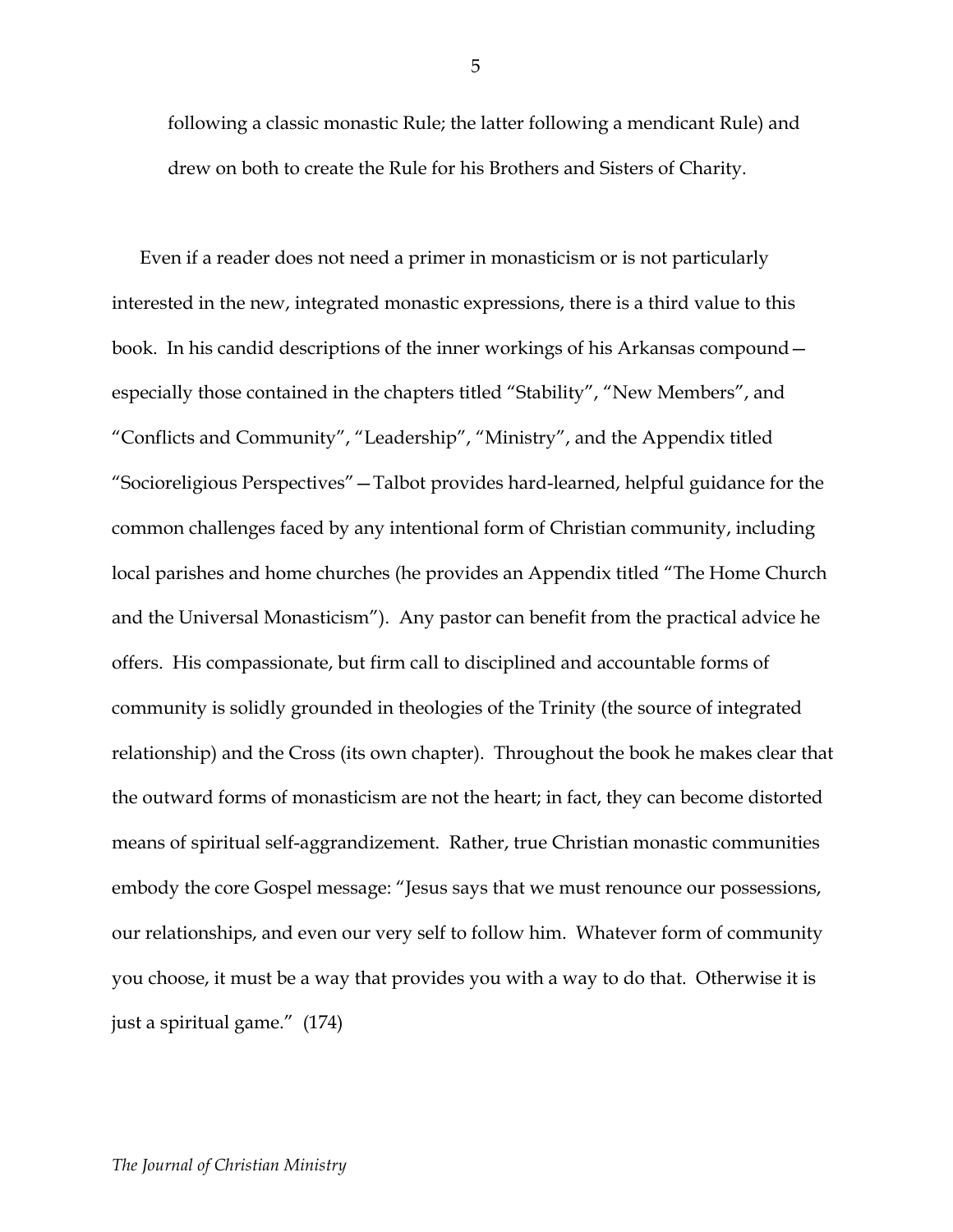As a practical, common sense treatment of monasticism that draws on historical precedent in a non-scholarly way, there is little in Talbot's presentation with which I would take issue. Nonetheless, I was struck with two notable absences. First, he references Pope John Paul II frequently along with occasional references to previous Popes, but never once mentions current Pope Benedict XVI. One wonders whether Talbot's personal and communal Catholicism might be at odds with recent developments in the Vatican. Second, although he mentions that he is now married (to Viola in 1989), he does not at all discuss the genesis or development of their relationship or how it plays itself out in their monastic community. Talbot is very open about his personal journey throughout the book—except in this one dimension. This seems to me a gross oversight in light of the book's focus on an integrated monasticism that features married couples and families and his unique role as the community's spiritual head.

This brings me to a final consideration—the future viability of the Brothers and Sisters of Charity once the author dies or is incapacitated. Talbot raises this vulnerable issue in the book and in so doing points out something that all new intentional communities face once their founder is no longer present. Of particular concern is that the author is not only the community's leader, but is also a major benefactor through the financial support he raises through his music ministry.

In light of this, Talbot does us all a service by writing a book whose value will outlive this particular monastic expression. As he boldly claims, "the new monasticism of today addresses [major cultural shifts and changes] and accommodates them" (165) and "the environmental model monasticism goes to the heart of the problems of